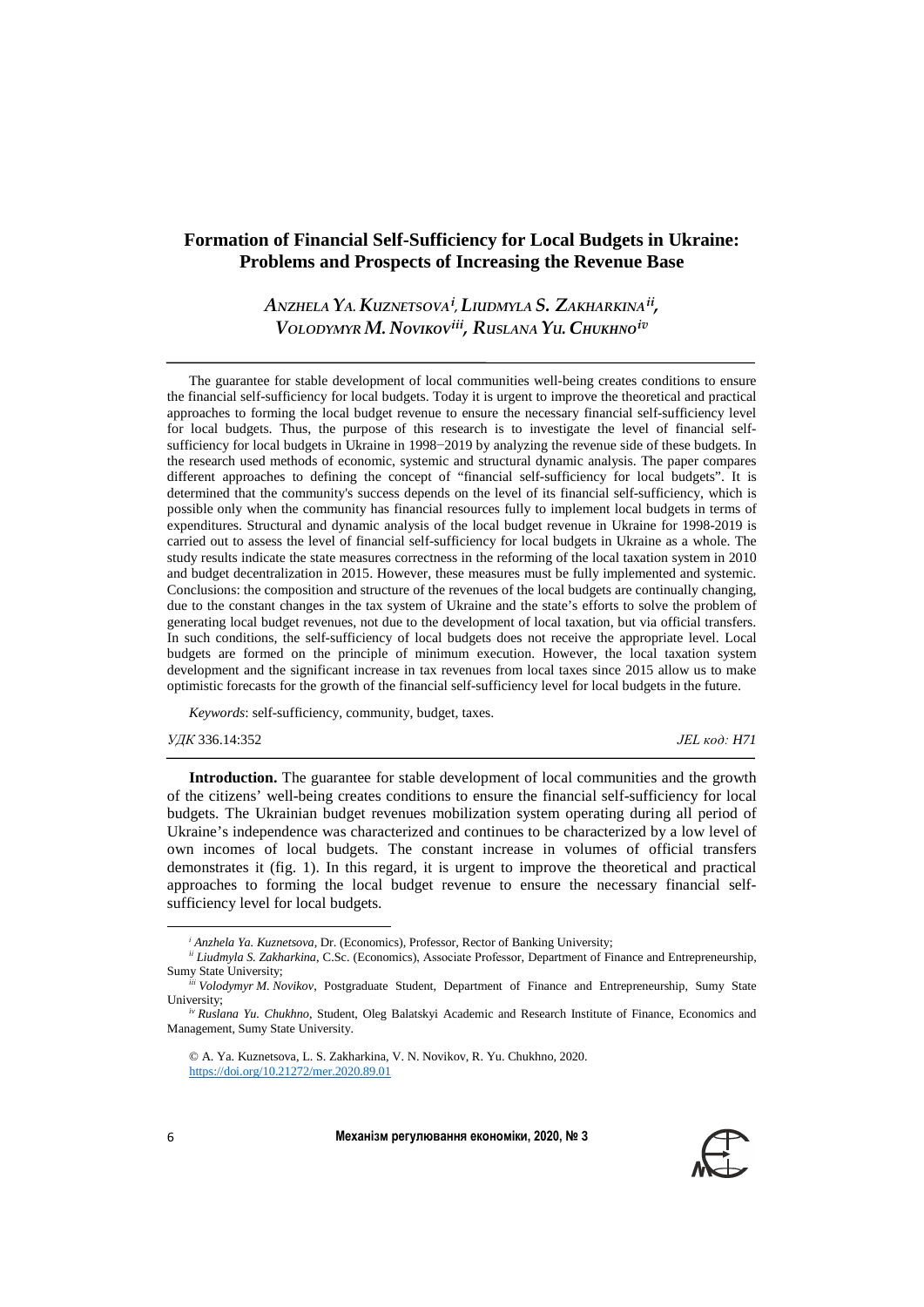**Analysis of the recent research and publications.** The foreign and domestic scholars, in particular, O. Kyrylenko [14], N. Vovna [32], A. Glushchenko [8], O. Krasnonosova, T. Dalevska [5], S. Yegorycheva, M. Lakhyzha [34], A. Stasyshyn, S. Tarnavska [26], O. Tymchenko, Y. Sibiryanska [29], S. Bozena, N. Vynnychenko [ 4], M. Palienko M., O. Lyulyov, P. Denysenko [20], I. Shkolnyk, T. Melnyk, B. Mershchii [11], Y. Petrushenko, V. Ventsel, V. Garbuz, U. Kolomiiets, W. Duranowski [25] paid attention to the study of financial self-sufficiency, formation and optimization of the local budget revenue. Besides, the financial self-sufficiency for local budgets is considered in works [1, 6, 10, 11, 13, 15-19, 23, 24, 30, 33, 36]. However, the state's socio-economic development in general and local communities, in particular, requires the search for new approaches to the formation of the local budget revenue as a critical factor to ensure the financial self-sufficiency for local budgets.



Figure 1. Dynamics of basic components for the local budget revenue in Ukraine, 1998-2019 (compiled by the authors using data from [2, 28])

**The purpose of the article** – is to investigate the level of financial self-sufficiency for local budgets in Ukraine in 1998-2019 by analyzing the revenue side of these budgets.

**Results of the study.** The economic literature considers and interpretes issues of financial self-sufficiency for local budgets from different angles and positions. Thus, O. Krasnonosova draws parallels between the terms "self-sufficiency" and "self-independence", i.e., "a system of closed reproduction of the community, with minimal dependence on exchange with the external environment". The researcher determines such a regime as autarchy, i.e. the closed and autonomy of the economy, the lack of economic relations with others that is harmful and cannot be used in the modern economy [12].

A. Glushchenko understands financial self-sufficiency as an independent territorial unit, solving current issues at the expense of its financial revenues and developed infrastructure [8].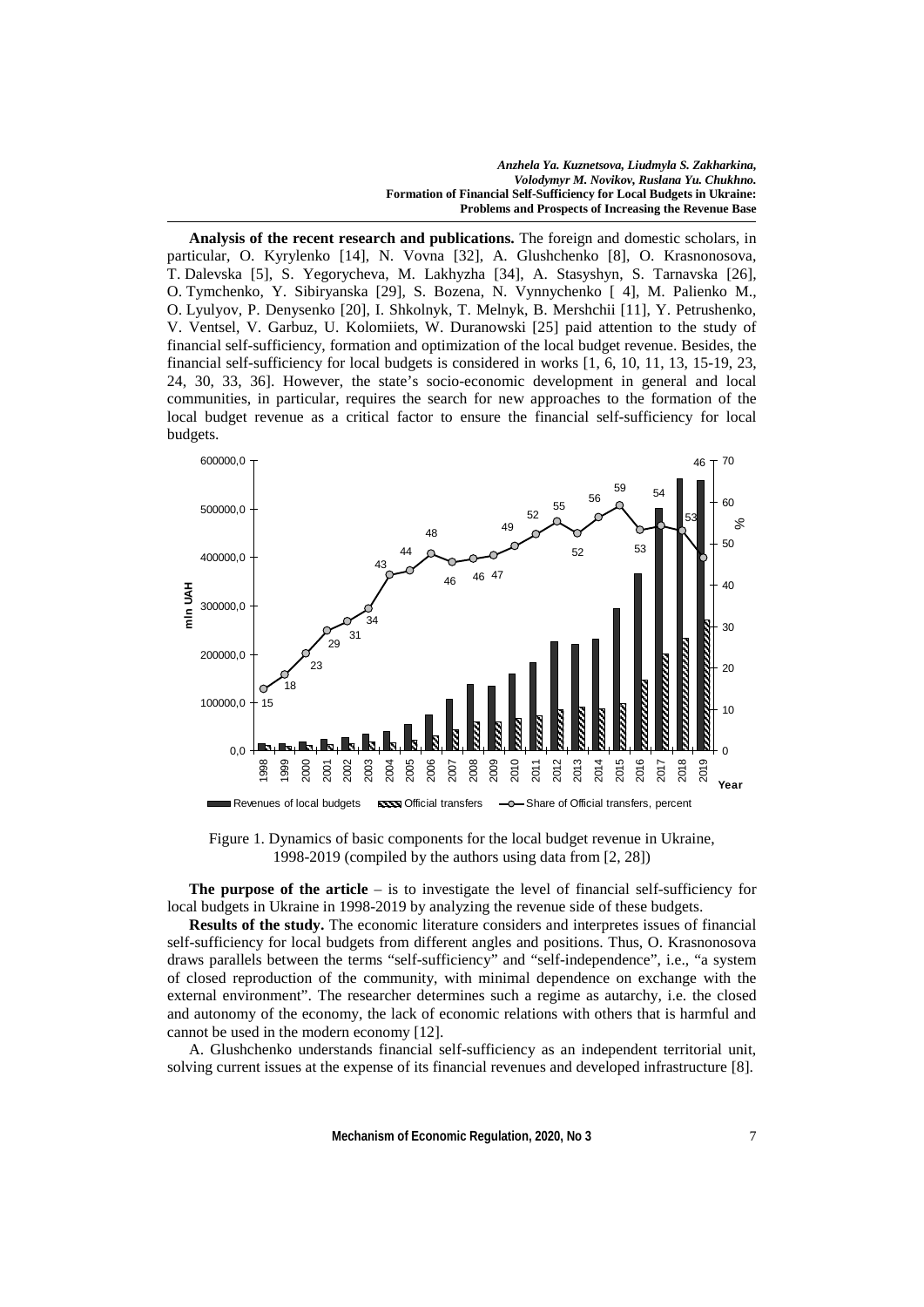According to S. Yegorycheva and M. Lakhyzh, the ability to finance their expenditures through the efficient use of funds explains local budgets' power. Scientists note that the primary conditions for further developing of territories are an exact distribution of responsibilities between all government levels and creating a system of revenue planning of local budgets [34].

A. Stasyshyn and S. Tarnavska believe that local budgets' financial self-sufficiency is possible through economic decentralization driven by the government reorganization, redistribution of tax revenues, and their concentration locally, at the same time with the transfer of responsibility for better resource management in favor of the communities. The analysis shows that due to the financial decentralization, there is a significant increase in the share of local budgets in Ukraine's consolidated budget from 45.6 to 51.5 % during 2015- 2018 [26].

In our opinion [7], [35], [36], the self-sufficiency concept is studied in terms of guaranteeing its financial stability, and therefore, "the local budget must be balanced and have the resources to counter external and internal challenges" [36].

Thus, we can conclude that the scholars' views coincide because the community's success depends on its financial self-sufficiency level. It is possible only when the organization has sufficient financial resources to implement local budgets in terms of expenditures fully. One should emphasize that local budgets' absolute self-sufficiency cannot be ensured at the same level due to the local self-government peculiarities.

We propose to analyze the revenues of local budgets to assess the financial self-sufficiency level for local budgets in Ukraine as a whole. Mobilization of local budget revenues can be carried out on a tax and non-tax basis and with the help of special payments to local budgets.

Based on open statistical data of the State Treasury Service [28], the State Statistics Committee [27], the statistical yearbook "Budget of Ukraine 2019" [2], one can see the following graph (Fig. 2). The share of local budget revenues in GDP during 1998-2004 gradually decreased from 15 % in 1998 to 11.5 % in 2004, caused by the economic crisis. Since 2005 there has been a slight increase. In 2007, this share was 14.9 %, but the crisis in 2008 caused new falls in the local budgets in GDP, namely to 13.8 % in 2011. In 2012, there was a sharp increase in local budgets volumes; however, the military events of 2013 again slowed down the process of strengthening local budgets' revenue. During 2013-2015 there was a decrease in the share of local budgets in GDP. The budget decentralization processes launched in 2015 allowed maintaining local budgets' financial power in 2016 and 2017. In 2017 the share of local budgets in GDP for the analyzed period reached a maximum of 16.8 % of GDP. However, the budget decentralization was not fully implemented and proceeded relatively slow, so in 2018 and 2019, there is a tendency to reduce the analyzed indicator to 14.1 % (this is the level of 2006−2010).

The share of tax revenues for local budgets to GDP during 1998−2018 decreased from 11.2 % in 1998 to 5.0 % in 2015. However, since 2016, there has been a gradual increase in the tax revenues share of local budgets in GDP – up to  $6.8\%$  in 2019 (Fig. 2) with the local tax system's gradual development. The share of intergovernmental transfers in GDP from 1998 to 2017 overgrew (from 2.2 % in 1998 to 9.1 % in 2017). Since 2018, there has been a gradual decline in this indicator to 8, 4 % in 2018, and up to 6.8 % in 2019. It is due to the development of the local taxation system. Thus, the share of local taxes in GDP for the analyzed 22 years increased 4.75 times: in 1998, it was only 0.4 % in 2019  $-1.9$  %. The gradual growth of local taxes has been observed since 2012. It is primarily due to the Tax Code's adoption and changes in tax legislation in 2010, mainly earned property tax in terms of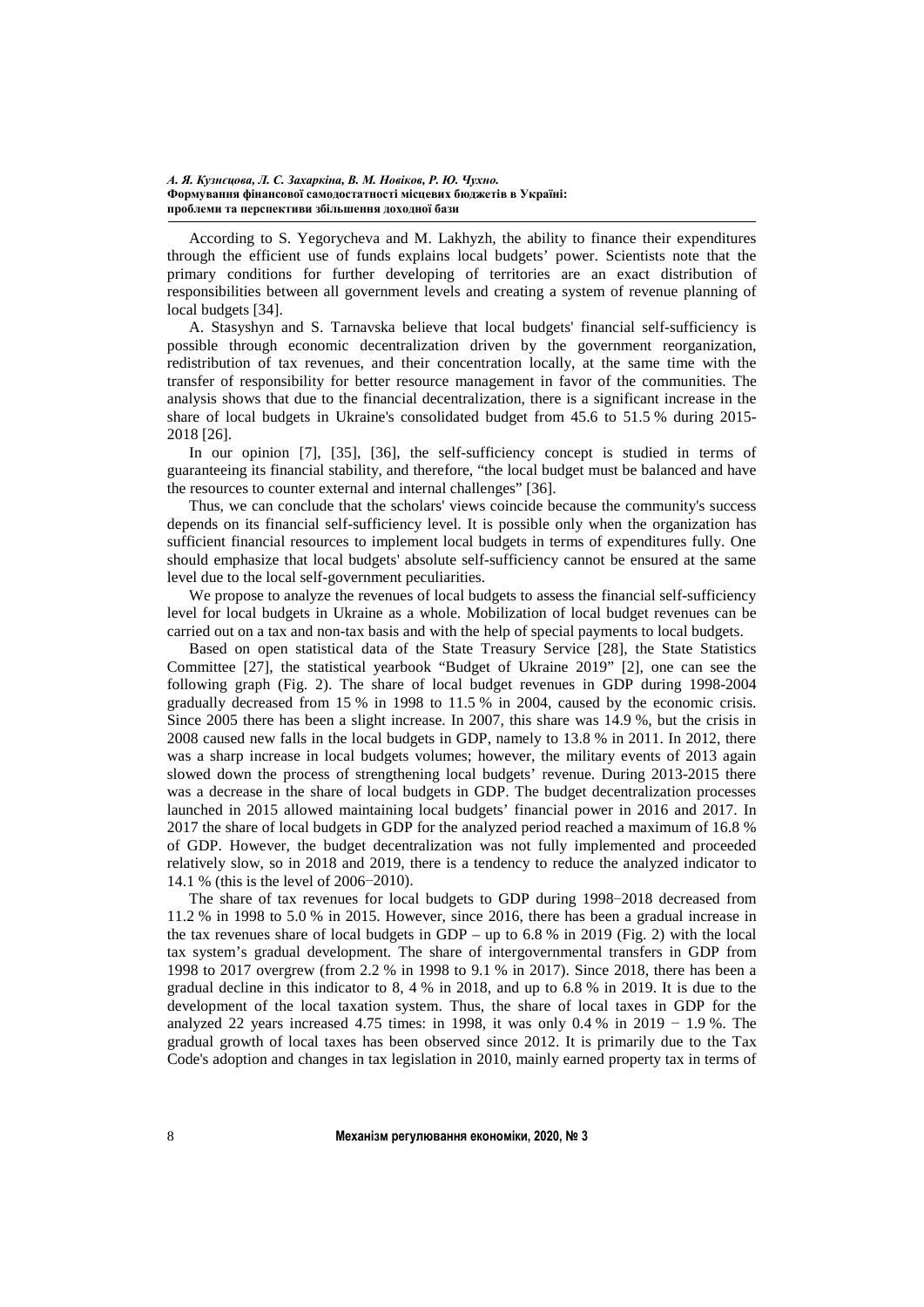land and tax on real estate other than land [22]. Besides, the single tax has been transformed several times, groups have been consolidated, the income limits required to stay in one or another group of the available tax have been reduced, and tax rates have been revised several times. However, local taxes remain small to ensure the full self-sufficiency of local budgets.



Revenues of local budgets  $-\theta$  Local taxes and charges  $-\theta$  Tax revenues of local budgets  $-\ast$  Official transfers



Thus, Ukraine's local budgets are formed mainly due to tax revenues to local budgets (mostly due to part of national taxes) and official transfers, which indicates a low level of independence and self-sufficiency of local budgets. It is confirmed by analyzing the local budgets structure of Ukraine in 1998−2019 (Table 1). Thus, Table 1 shows that the primary sources of total local budget revenues are official transfers from the state budget and Thus, Table 1 shows that the primary sources of total local budget revenues are official transfers from the state budget and fixed part of national taxes (as evidenced by the fact that the percentage changes in these components significantly exceed the percentage changes in local tax revenues).

In general, the structure of local budgets includes 40−78 % of tax revenues, 15−59 % − official transfers and 5−14 % − other revenues (Fig. 3).

We notice that since 2006 the lion share of local budget revenues is intergovernmental transfers and ranges from 44 % to 59 % in different years. Thus, even such a preliminary analysis of the 22-year interval allows us to conclude that local budgets have not become fully self-sufficient during this period.

We analyze the main taxes of the local budget revenues (Fig. 4)

Among all taxes, the personal income tax, 60 % of the payment of which is credited to local budgets following the Budget Code [3], plays a significant role in forming local budget revenues of Ukraine. It is because "… it does not require high costs and management efforts and has a significant fiscal value, providing high budget revenues" [29]. Until 2015, local taxes accounted for a small share of local budget tax revenues.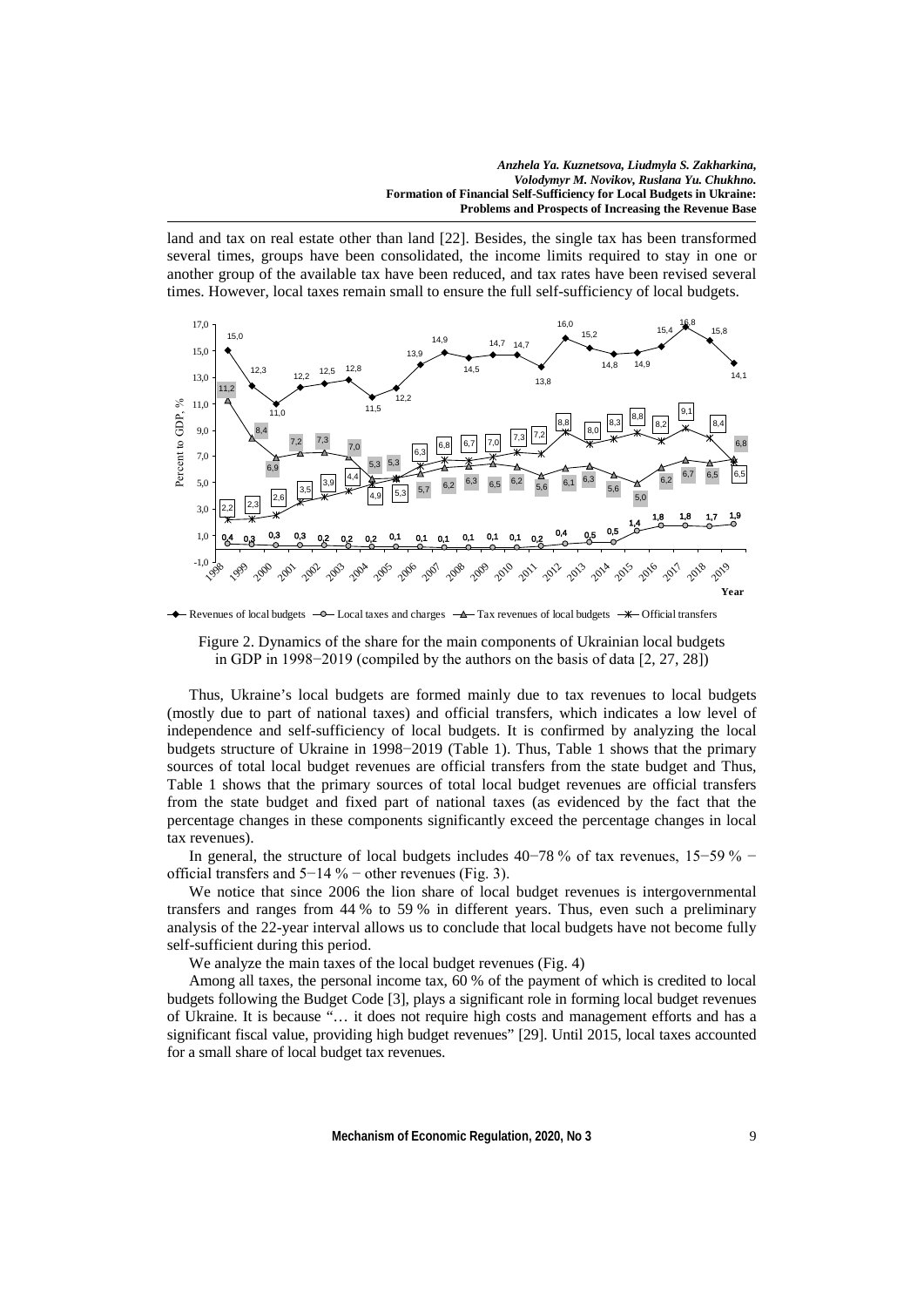*Table 1*

| The structure of revenues for local budgets of Ukraine in 1998–2009 |  |  |  |  |  |  |  |
|---------------------------------------------------------------------|--|--|--|--|--|--|--|
| (author's calculations)                                             |  |  |  |  |  |  |  |

| Year | Local     | Change $(+/-)$ | Tax         | Change $(+/-)$ | Official    | Change $(+/-)$ |
|------|-----------|----------------|-------------|----------------|-------------|----------------|
|      | taxes and | compared to    | revenues of | compared to    | transfers,  | compared to    |
|      | charges,  | the previous   | local       | the previous   | mln $UAH^*$ | the previous   |
|      | mln UAH*  | period, %      | budgets,    | period, %      |             | period, %      |
|      |           |                | mln UAH*    |                |             |                |
| 1998 | 393.5     | ٠              | 11537.0     |                | 2296.6      |                |
| 1999 | 441.2     | 12.1           | 10962.1     | $-5.0$         | 2945.3      | 28.2           |
| 2000 | 486.4     | 10.2           | 11757.0     | 7.3            | 4378.0      | 48.6           |
| 2001 | 514.0     | 5.7            | 14758.6     | 25.5           | 7237.1      | 65.3           |
| 2002 | 542.5     | 5.5            | 16457.7     | 11.5           | 8818.1      | 21.8           |
| 2003 | 592.4     | 9.2            | 18595.2     | 13.0           | 11729.1     | 33.0           |
| 2004 | 555.5     | $-6.2$         | 18308.2     | $-1.5$         | 16918.4     | 44.2           |
| 2005 | 598.2     | 7.7            | 23588.7     | 28.8           | 23361.1     | 38.1           |
| 2006 | 642.3     | 7.4            | 30931.6     | 31.1           | 34150.3     | 46.2           |
| 2007 | 729.9     | 13.6           | 44593.4     | 44.2           | 48701.5     | 42.6           |
| 2008 | 820.0     | 12.3           | 59281.4     | 32.9           | 63583.2     | 30.6           |
| 2009 | 808.6     | $-1.4$         | 59157.6     | $-0.2$         | 63523.7     | $-0.1$         |
| 2010 | 819.4     | 1.3            | 67575.6     | 14.2           | 78881.3     | 24.2           |
| 2011 | 2504.1    | 205.6          | 73086.9     | 8.2            | 94875.0     | 20.3           |
| 2012 | 5455.0    | 117.8          | 85852.0     | 17.5           | 124459.6    | 31.2           |
| 2013 | 7316.2    | 34.1           | 91191.1     | 6.2            | 115848.4    | $-6.9$         |
| 2014 | 8055.2    | 10.1           | 87333.7     | $-4.2$         | 130600.9    | 12.7           |
| 2015 | 27041.2   | 235.7          | 98218.4     | 12.5           | 173980.0    | 33.2           |
| 2016 | 42261.5   | 56.3           | 146902.2    | 49.6           | 195395.3    | 12.3           |
| 2017 | 52586.8   | 24.4           | 201005.1    | 36.8           | 272602.9    | 39.5           |
| 2018 | 61026.4   | 16.0           | 232532.9    | 15.7           | 298939.7    | 9.7            |
| 2019 | 73575.3   | 20.6           | 270545.8    | 16.3           | 260302.0    | $-12.9$        |

*\* - Compiled from data [2, 28]*



Figure 3. Structural and dynamic analysis regarding the revenue of local budgets in Ukraine (compiled from the data [2, 28])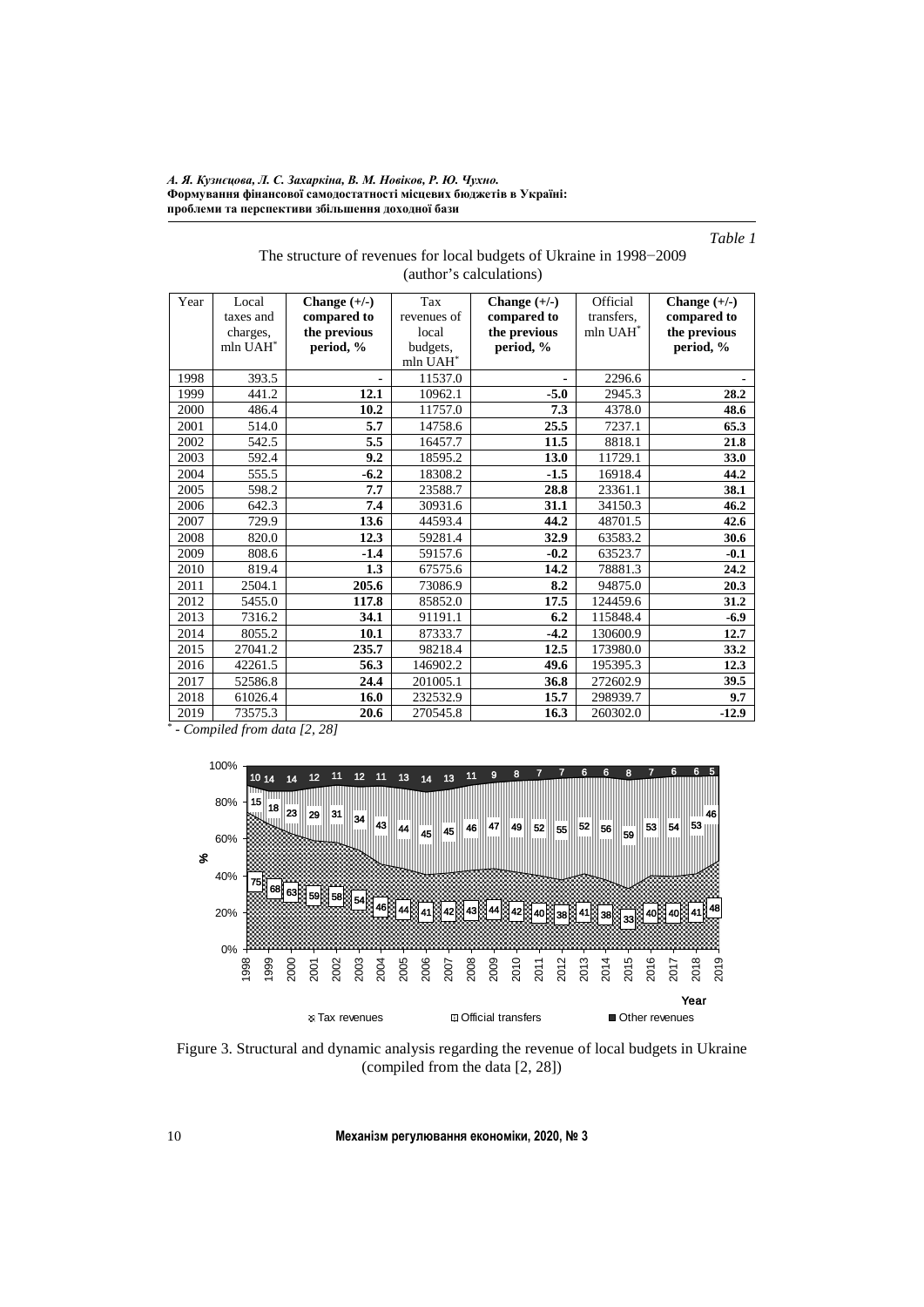

Figure 4. Structural and dynamic analysis regarding the tax revenues of the local budget revenues in Ukraine (compiled from the data [2, 28])

**Conclusions and prospects for further research.** Thus, we can draw the following conclusion: the composition and structure of the revenues of the local budgets are continually changing, due to the constant changes in the tax system of Ukraine and the state's efforts to solve the problem of generating local budget revenues, not due to the development of local taxation, but via official transfers. In such conditions, the self-sufficiency of local budgets does not receive the appropriate level. Local budgets are formed on the principle of minimum execution. However, the local taxation system development and the significant increase in tax revenues from local taxes since 2015 allow us to make optimistic forecasts for the growth of the financial self-sufficiency level for local budgets in the future.

In further research, the authors plan to assess the elasticity of the tax revenues system for local budgets in Ukraine and investigate the fiscal efficiency of local taxes in detail as a significant factor in ensuring local budgets' self-sufficiency.

## *References*

- 1. Aghasiev, I., Pavlikha, N., & Riabushenko, N. (2018). Gender-Oriented Budgeting as a Democratic Practice during a Self-Government Reform: Ukrainian Experience. *Business Ethics and Leadership, 2(3)*, 21−33. DOI: 10.21272/bel.2(3).21-33.2018.
- 2. Bjudzhet Ukrajiny 2019 [Budget of Ukraine 2019]. (2020). Statistical collection. Kyiv.
- 3. Bjudzhetnyj kodeks Ukrajiny [Budget Code of Ukraine] (2001). *#* 2542-ІІІ Retrieved from [http://www.minjust.gov.ua/0/1963.](http://www.minjust.gov.ua/0/1963)
- 4. Bozena, S., & Vynnychenko, N. (2018). Evaluating of the financial equalization system in Ukraine. *Financial Markets, Institutions and Risks, 2*(1), 25−36.
- 5. Dalievska, T. (2016). Finansove zabezpechennja socialjno-ekonomichnogho rozvytku terytorialjnykh ghromad *[*Financial support of territorial communities' socio-economic development]. *World of Finance*, *4(49)*, 20−32.
- 6. Fomina, J., & Vynnychenko, N. (2017). Fiscal transparency: cross-country comparisons. *Business Ethics and Leadership, 1(2),* 39−46. Doi: 10.21272/bel.1(2).39-46.2017.
- 7. Hloza, V. V., & Zakharkina, L. S. (2011). Ocinka fiskaljnoji efektyvnosti miscevykh podatkiv ta zboriv [Estimated fiscal efficiency of local taxes and charges] // Ekonomichni problemy stalogho rozvytku : tezy dopovidej naukovo-tekhnichnoji konferenciji vykladachiv, spivrobitnykiv, aspirantiv i studentiv fakuljtetu ekonomiky ta menedzhmentu, prysvjachenoji dnju nauky v Ukrajini, Sumy, SumDU, April 18-22.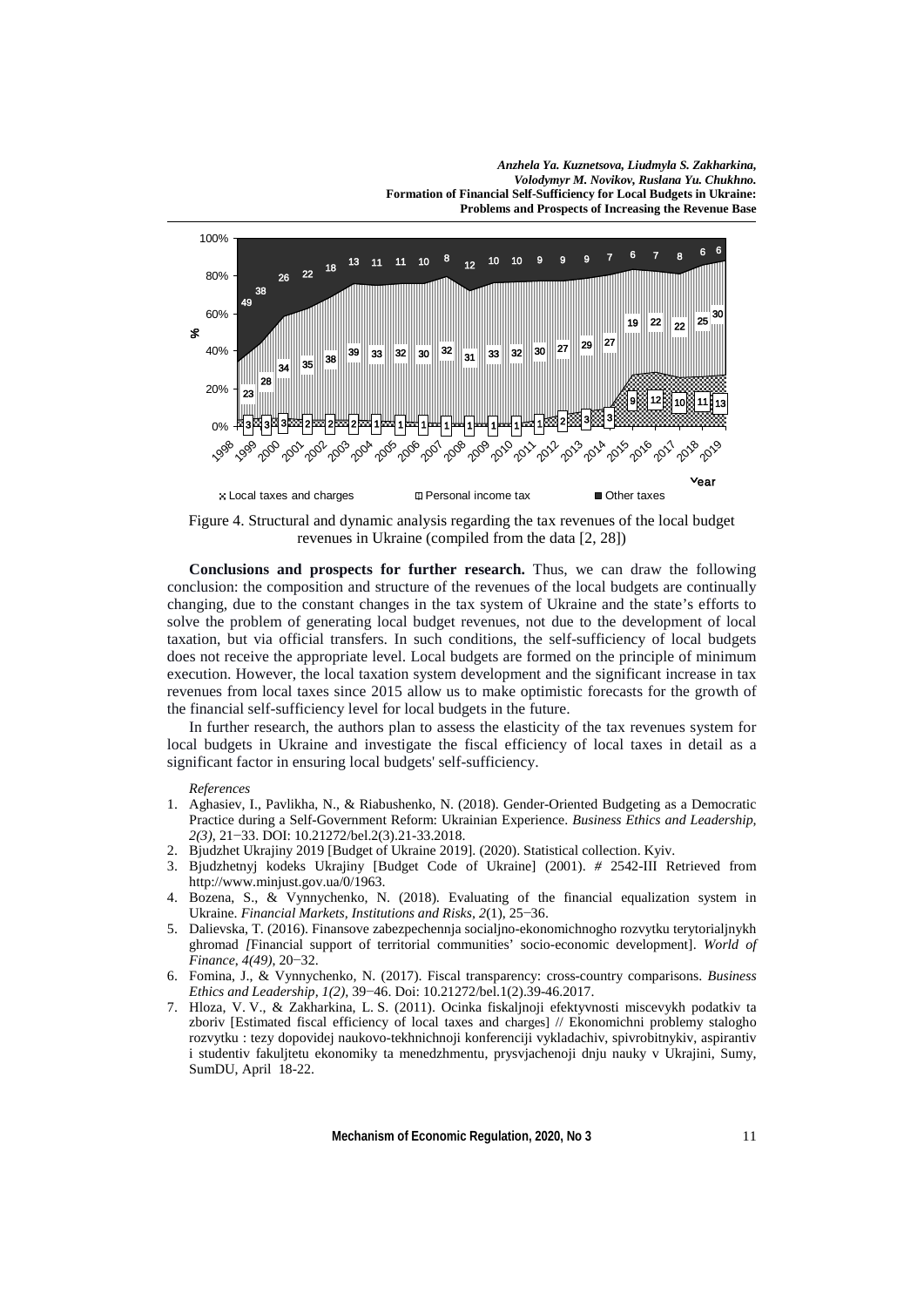- 8. Hlushchenko, A. S. (2019). Formuvannja samodostatnikh finansovo spromozhnykh terytorialjnykh ghromad v Ukrajini: stan, problemy ta perspektyvy [Формування самодостатніх фінансово спроможних територіальних громад в Україні: стан, проблеми та перспективи]. *The Problems of Economy, 2,* 126−133.
- 9. Kamara, R. D. (2017). Creating Enhanced Capacity for Local Economic Development (LED) through Collaborative Governance in South Africa. *SocioEconomic Challenges, 1(3),* 98−115. DOI: 10.21272/sec.1(3).98-115.2017.
- 10. Kamara, R. D., Leonard, S., & Haines, R. (2017). Enhancing the Capabilities of Municipalities for Local Economic Development through Skills Training. *SocioEconomic Challenges, 1(4),* 35−44. DOI: 10.21272sec.1(4).35-44.2017.
- 11. Kozarezenko, L., Petrushenko, Y., & Tulai, O. (2018). Innovation in Public Finance Management of Sustainable Human Development. *Marketing and Management of Innovations, 4,* 191−202. http://doi.org/10.21272/mmi.2018.4-17.
- 12. Krasnonosova, O. M. (2018). Vyznachennja zmistu ekonomichnoji samodostatnosti terytorialjnykh ghromad u reghionakh Ukrajiny [Determination of the Essence of Economic Self-sufficiency of Territorial Communities in Regions of Ukraine]. *Development management*, *1(191),* 50−54.
- 13. Kuzior, A., Sobotka, B., Filipenko, А., & Kuzior, P. (2019). Marketing Communications of Administrative Organs of Local Governance and Local Community. *Marketing and Management of Innovations, 2*, 314−325[. http://doi.org/10.21272/mmi.2019.2-26.](http://doi.org/10.21272/mmi.2019.2-26)
- 14. Kyrylenko, O. P. (Red.) (2014). *Miscevi finansy* [Local finances], 2 nd, Ternopil, Ekonomichna dumka TNEU.
- 15. Logan, W., & Esmanov, O. (2017). Public financial services transparency. *Business Ethics and Leadership*, *1(2)*, 62−67. Doi: 10.21272/bel.1(2).62-67.2017.
- 16. Mahapatra, S., Pandey, A., & Narayanan, B. (2020). Socio-Economic Analysis of Effectiveness of Implementation of an Employment Guarantee Scheme at Local Level: A Study of a Village in India. *SocioEconomic Challenges, 4*(2), 23−30[. https://doi.org/10.21272/sec.4\(2\).23-30.2020.](https://doi.org/10.21272/sec.4(2).23-30.2020)
- 17. Mohamed Abdalla Mohamed Ahmed (2018). The Role Of Regional Planning In Achieving Economic Development And Social Justice In Sudan. *SocioEconomic Challenges, 4(2),* 101−113. DOI: [http://doi.org/10.21272/sec.2\(4\).101-113.2018.](http://doi.org/10.21272/sec.2(4).101-113.2018)
- 18. Molotok, I. (2020). Analysis Of The Relevance Of Fiscal Decentralization In Ensuring Country Investment Attractiveness. *SocioEconomic Challenges, 4*(2), 99−105. [https://doi.org/10.21272/sec.4\(2\).99-105.2020.](https://doi.org/10.21272/sec.4(2).99-105.2020)
- 19. Molotok, I. F. (2020). Bibliometric and Trend Analysis of Budget Transparency. *Business Ethics and Leadership, 4(2),* 116−122. [https://doi.org/10.21272/bel.4\(2\).116-122.2020.](https://doi.org/10.21272/bel.4(2).116-122.2020)
- 20. Palienko M., Lyulyov O., & Denysenko P. (2017). Fiscal Decentralisation as a Factor of Macroeconomic Stability of the Country. *Financial Markets, Institutions and Risks, 1*(4), 74−86. DOI: 10.21272/fmir.1(4).74-86.2017.
- 21. Petrushenko, Y., Ventsel, V., Garbuz, V., Kolomiiets, U., & Duranowski, W. (2020). Innovations in Management of Fiscal Equalisation: Decentralization Reform. Marketing and Management of Innovations, 1, 208−221[. http://doi.org/10.21272/mmi.2020.1-17.](http://doi.org/10.21272/mmi.2020.1-17)
- 22. Podatkovyj kodeks Ukrajiny [Tax Code of Ukraine]. (2010). # 2755-VI Retrieved from [https://zakon.rada.gov.ua/laws/show/2755-17.](https://zakon.rada.gov.ua/laws/show/2755-17)
- 23. Popoola, M. Ak., Brimah, Am. N., & Gbadeyan, A. R. (2019). Financial Institutions Micro Loans: A Strategy for Reducing Poverty in Nigeria. *Financial Markets, Institutions and Risks, 3(3),* 13−17. [http://doi.org/10.21272/fmir.3\(3\).13-17.2019.](http://doi.org/10.21272/fmir.3(3).13-17.2019)
- 24. Samusevych I., & Shamaelh, A. (2017). The Relationship Between the Tax Burden and Financing Public Services: A Comparison of Ukraine and European Countries. *Financial Markets, Institutions and Risks*, 1(3), 55−64. DOI: 10.21272/fmir.1(3).55-64.2017.
- 25. Shkolnyk In., Melnyk T., & Mershchii B. (2018). Assessment of institutional conditions of fiscal decentralization in Ukraine. *Financial Markets, Institutions and Risks, 2*(3), 5−13. DOI: 10.21272/fmir.2(3).5-13.2018.
- 26. Stasyshyn, A. V., & Tarnavska, S. O. (2020). Vplyv bjudzhetnoji decentralizaciji na formuvannja samodostatnikh terytorialjnykh ghromad [The impact of budgetary decentralization on the formation of self-sufficient territorial communities] *Mizhnarodnyj muljtydyscyplinarnyj naukovyj zhurnal «LOGhOS. Mystectvo naukovoji dumky»*, 9, 7−12.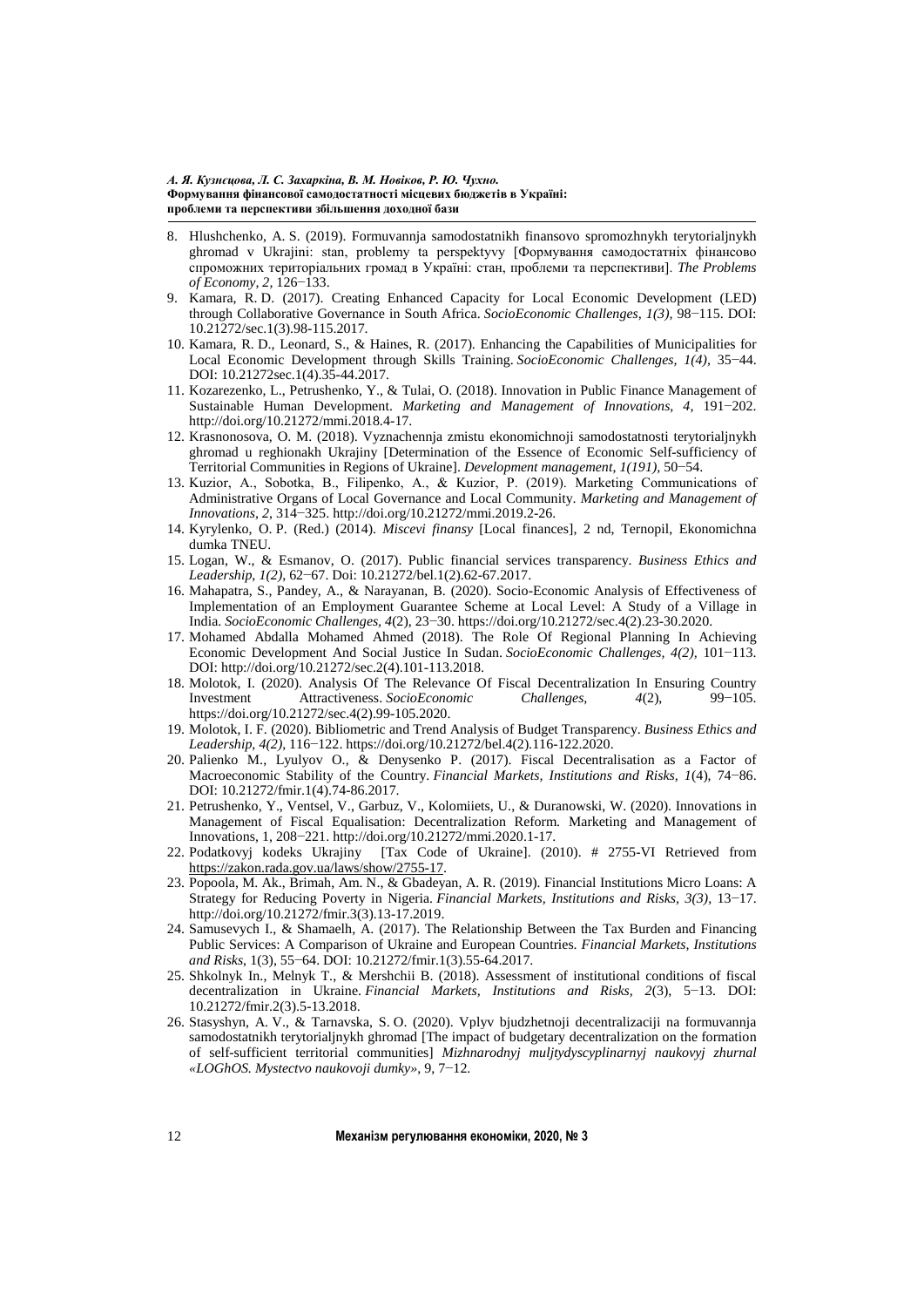- 27. State Statistics Service of Ukraine (2020). *Nacionaljni rakhunky* [National accounts]. Retrieved from http://www.ukrstat.gov.ua/.
- 28. The State Treasury Service of Ukraine. (2020). *Zvitnistj za 2007-2019 roky* [Reporting for 2007- 2019]. Retrieved from [https://www.treasury.gov.ua/ua/file-storage/vikonannya-derzhavnogo](https://www.treasury.gov.ua/ua/file-storage/vikonannya-derzhavnogo-byudzhetu)[byudzhetu](https://www.treasury.gov.ua/ua/file-storage/vikonannya-derzhavnogo-byudzhetu)
- 29. Tymchenko, O. M., & Sybirianska, Yu. V. (2008). Optymizacija struktury dokhodiv bjudzhetu: zastosuvannja rejtynghovoji ocinky [Optimization of the budget revenue structure: application of rating assessment]. *Finance of Ukraine, 7*, 17−27.
- 30. Tyukhtenko, N., Makarenko, S., Oliinyk, N., Gluc, K., Portugal, Ed., & Rybachok S. (2019). Innovative development of the regions: cooperation between enterprises and state institutions. *Marketing and Management of Innovations, 3,* 354−365[. http://doi.org/10.21272/mmi.2019.3-27.](http://doi.org/10.21272/mmi.2019.3-27)
- 31. Vasylieva, T., Harust, Yu., Vynnychenko, N., & Vysochyna, A. (2018). Optimization of the financial decentralization level as an instrument for the country's innovative economic development<br>regulation. Marketing and Management of Innovations. 4. 382–391. regulation. *Marketing and Management* [http://doi.org/10.21272/mmi.2018.4-33.](http://doi.org/10.21272/mmi.2018.4-33)
- 32. Vovna, N. I. (2006). *Dokhody miscevykh bjudzhetiv: optymizacija formuvannja ta rezervy zrostannja*  [Local budget revenues: optimization of formation and growth reserves]. (PhD thesis). Ternopil State Economic University, Ternopil.
- 33. Vynnychenko, N., & Majewska, U. (2017). Evaluation of business ethics for the formation of public finance. *Business Ethics and Leadership, 1(1),* 40−45. Doi: 10.21272/bel.2017.1-05.
- 34. Yehorycheva, S. & Lakhyzha, M. (2016). Zabezpechennja finansovoji samodostatnosti terytorialjnykh ghromad: dosvid krajin jevropejsjkogho sojuzu dlja Ukrajiny [Ensuring the financial self-sufficiency of territorial communities: the experience of the European Union for Ukraine]. *Finance and Credi, 1,* 64−77.
- 35. Zakharkina, L. S. (2016). Rolj i misce podatkovykh nadkhodzhenj v strukturi zvedenogho bjudzhetu Ukrajiny [Role and Place of the Revenue Tax income in the Structure of Common Budget of Ukraine]. *International Humanitarian University Herald. Economics and Management*, *19*, 125.
- 36. Zakharkina, L. S., & Nahorna, V. O. (2020). *Finansova bezpeka miscevykh bjudzhetiv v Ukrajini*  [Financial security of local budgets in Ukrain]. Ekonomichni problemy stalogho rozvytku: materialy Mizhnarodnoji naukovo-praktychnoji konferenciji studentiv ta molodykh vchenykh imeni profesora Balacjkogho O.F. Ukraine, Sumy, SumDU, April 28 - 29, Retrieved from [https://essuir.sumdu.edu.ua/handle/123456789/78687.](https://essuir.sumdu.edu.ua/handle/123456789/78687)

*Manuscript received* 28.08.2020

**Формирование финансовой самодостаточности местных бюджетов в Украине: проблемы и перспективы увеличения доходной базы**

## *АНЖЕЛА ЯРОСЛАВОВНА КУЗНЕЦОВА\*, ЛЮДМИЛА СЕРГЕЕВНА ЗАХАРКИНА\*\*, ВЛАДИМИР НИКОЛАЕВИЧ НОВИКОВ\*\*\*, РУСЛАНА ЮРЬЕВНА ЧУХНО\*\*\*\**

*\* доктор экономических наук, професор, ректор Университета банковского дела, ул. Андреевская, 1, г. Киев, 04070, Украина, тел.: 00-380-44-462-53-05, e-mail: rector@ubs.edu.ua*

*\*\* кандидат экономических наук, доцент, доцент кафедры финансов и предпринимательства Сумского государственного университета, ул. Р.-Корсакова, 2, г. Сумы, 40007, Украина, тел.: 00-380-542-335383, e-mail: l.zaharkina@finance.sumdu.edu.ua*

*\*\*\* аспирант кафедры финансов и предпринимательства Сумского государственного университета, ул. Р.-Корсакова, 2, г. Сумы, 40007, Украина, тел.: 00-380-542-335383, e-mail: vlad.nov.1996@gmail.com*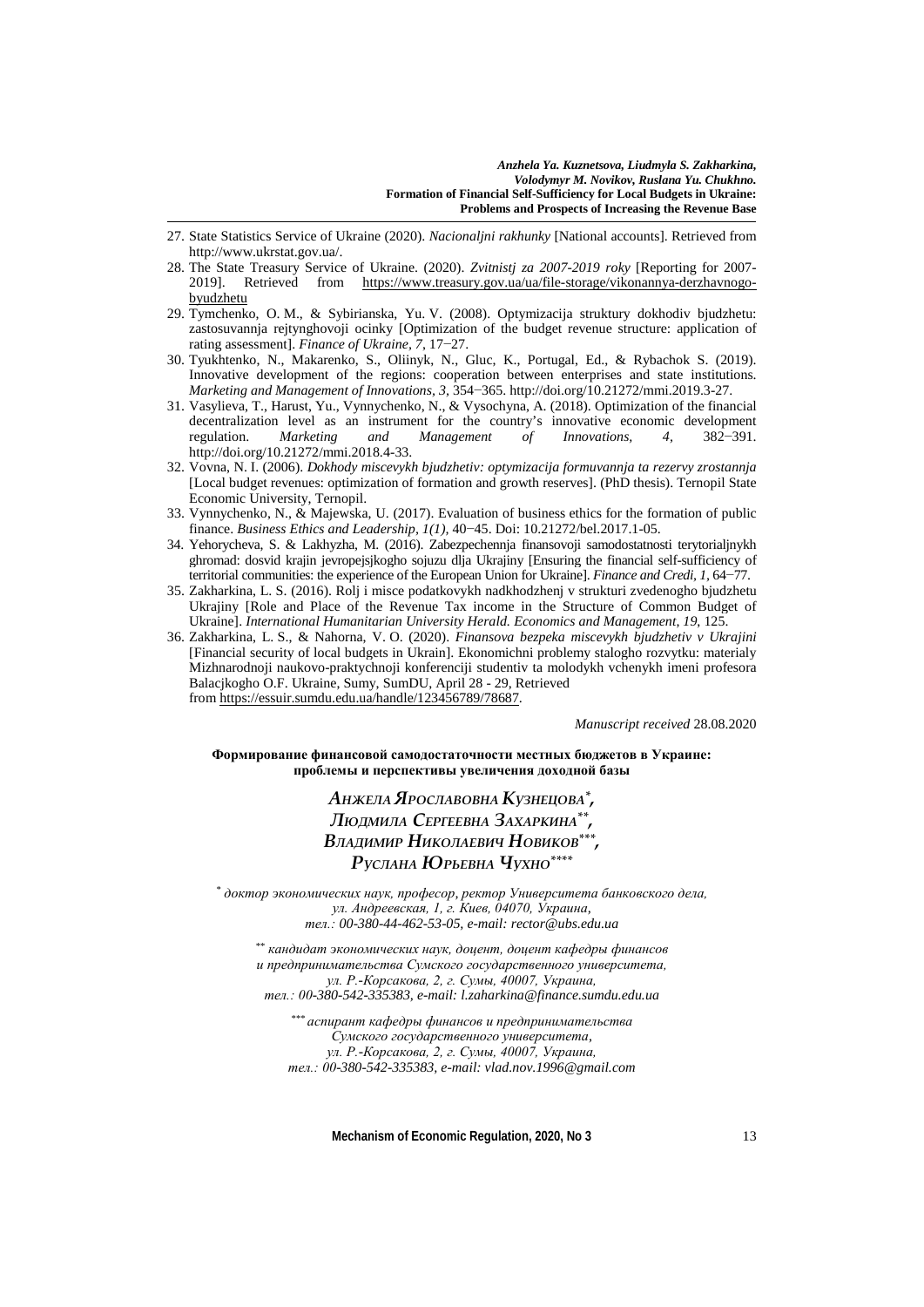*А. Я. Кузнєцова, Л. С. Захаркіна, В. М. Новіков, Р. Ю. Чухно.* **Формування фінансової самодостатності місцевих бюджетів в Україні: проблеми та перспективи збільшення доходної бази**

> *\*\*\*\* студентка, Учебно-научный институт финансов, экономики и менеджмента имени Олега Балацкого, Сумский государственный университет, ул. Р.-Корсакова, 2, г. Сумы, 40007, Украина, тел.: 00-380-542-335383, e-mail: l.zaharkina@finance.sumdu.edu.ua*

Гарантией стабильного развития местных общин является создание условий для обеспечения финансовой самодостаточности местных бюджетов. На сегодня продолжает быть актуальной проблема совершенствования теоретических и практических подходов к формированию доходной части местных бюджетов с целью обеспечения необходимого уровня финансовой самодостаточности местных бюджетов. Таким образом, целью данного исследования является оценка уровня финансовой самодостаточности местных бюджетов в Украине в 1998−2019 гг. путем анализа доходной части данных бюджетов. В процессе выполнения заданий исследования использовались методы экономического, системного и структурно-динамического анализа. В работе проведено компаративное сравнения различных подходов к определению понятия «финансовой самодостаточности местных бюджетов». Определено, что успешность общины зависит именно от уровня его финансовой самодостаточности, которая возможна только в том случае, когда в распоряжении общины имеется достаточный объем финансовых ресурсов для полноценного выполнения местных бюджетов в части расходов. Для оценки уровня финансовой самодостаточности местных бюджетов в целом по Украине осуществлен структурнодинамический анализ доходной части местных бюджетов в Украине за 1998−2019 гг. Определено, что низкий уровень собственных поступлений местных бюджетов является одной из ключевых проблем обеспечения необходимого уровня финансовой самодостаточности данных бюджетов. Результаты исследования указывают на правильность государственных мероприятий по направлениям реформирования системы местного налогообложения, начатых в 2010 году, и бюджетной децентрализации, начатых в 2015 году. Однако эти меры должны быть реализованы в полной мере и нести системный характер. Выводы: состав и структура доходной базы местных бюджетов постоянно меняется, что обусловлено как постоянными преобразованиями в налоговой системе Украины, так и попыткой государства решить проблемы формирования доходной части местных бюджетов в большей степени не за счет развития местного налогообложения, а за счет официальных трансфертов. В таких условиях вопросы самодостаточности местных бюджетов не получают должного внимания. Местные бюджеты формируются по принципу минимального исполнения. Однако развитие системы местного налогообложения и значительный рост налоговых поступлений от местных налогов с 2015 года позволяет сделать положительные прогнозы относительно роста уровня финансовой самодостаточности местных бюджетов в будущем.

*Ключевые слова:* самодостаточность, община, бюджет, налоги.

*Mechanism of Economic Regulation,* 2020, No 3, 6–17 *ISSN* 1726–8699 (print)

**Формування фінансової самодостатності місцевих бюджетів в Україні: проблеми та перспективи збільшення доходної бази**

> *АНЖЕЛА ЯРОСЛАВІВНА КУЗНЄЦОВА\*, ЛЮДМИЛА СЕРГІЇВНА ЗАХАРКІНА\*\*, ВОЛОДИМИР МИКОЛАЙОВИЧ НОВІКОВ\*\*\*, РУСЛАНА ЮРІЇВНА ЧУХНО\*\*\*\**

**\*** *доктор економічних наук, професор, ректор Університету банківської справи, вул. Андріївська, 1, м. Київ, 04070, Україна, тел.: 00-380-44-462-53-05, e-mail: rector@ubs.edu.ua*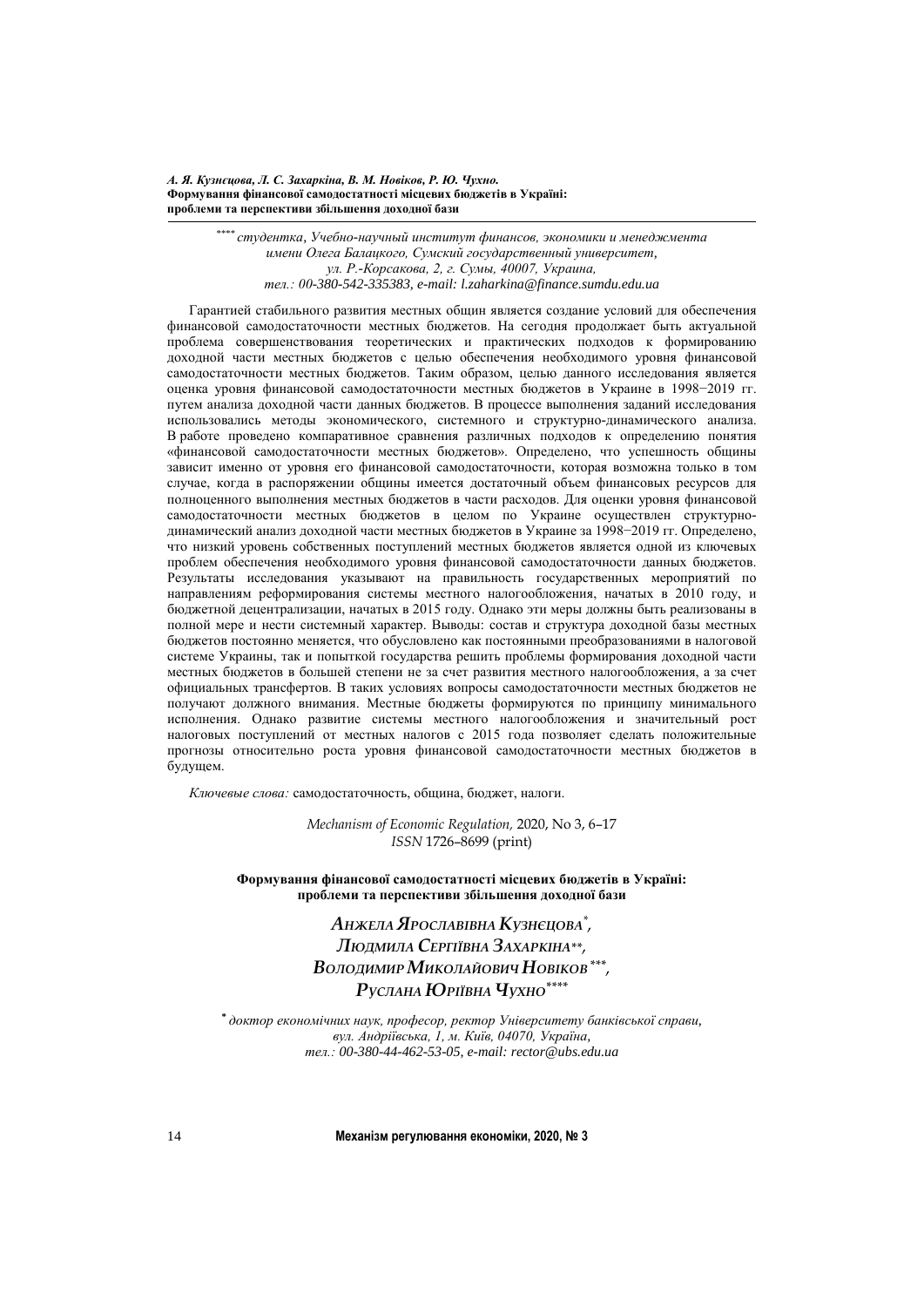**\*\*** *кандидат економічних наук, доцент, доцент кафедри фінансів і підприємництва Сумського державного університету, вул. Р.-Корсакова, 2, м. Суми, 40007, Україна, тел.: 00-380-542-335383, e-mail: l.zaharkina@finance.sumdu.edu.ua*

**\*\*\*** *аспірант кафедри фінансів і підприємництва Сумського державного університету, вул. Р.-Корсакова, 2, м. Суми, 40007, Україна, тел.: 00-380-542-335383, e-mail: vlad.nov.1996@gmail.com*

**\*\*\*\*** *студентка Навчально-наукового інституту фінансів, економіки і менеджменту імені Олега Балацького Сумського державного університету, вул. Р.-Корсакова, 2, г. Суми, 40007, Україна тел.: 00-380-542-335383, e-mail: l.zaharkina@finance.sumdu.edu.ua*

Гарантією стабільного розвитку місцевих громад є створення умов для забезпечення фінансової самодостатності місцевих бюджетів. На сьогодні залишає бути нагальною проблема удосконалення теоретичних та практичних підходів до формування доходної частини місцевих бюджетів з метою забезпечення необхідного рівня фінансової самодостатності місцевих бюджетів. Таким чином, метою даного дослідження є оцінка рівня фінансової самодостатності місцевих бюджетів в Україні у 1998−2019 рр. шляхом аналізування доходної частини даних бюджетів. У процесі виконання завдань дослідження використовувались методи економічного, системного та структурно-динамічного аналізу. У роботі проведено компаративне порівняння різних підходів до визначення поняття «фінансової самодостатності місцевих бюджетів». Визначено, що успішність громади залежить саме від рівня її фінансової самодостатності, яка можлива лише у тому випадку, коли у розпорядженні громади є достатній обсяг фінансових ресурсів для повноцінного виконання місцевих бюджетів у частині видатків. Для оцінювання рівня фінансової самодостатності місцевих бюджетів у цілому по Україні здійснено структурнодинамічний аналіз доходної частини місцевих бюджетів в Україні за 1998−2019 рр. Визначено, що низький рівень власних надходжень місцевих бюджетів є однією з ключових проблем забезпечення необхідного рівня фінансової самодостатності даних бюджетів. Результати дослідження вказують на правильність державних заходів у напрямках реформування системи місцевого оподаткування, розпочатих у 2010 році, та бюджетної децентралізації, розпочатих у 2015 році. Проте ці заходи повинні бути реалізовані у повній мірі та нести системний характер. Висновки: склад і структура доходної бази місцевих бюджетів постійно змінюється, що зумовлюється як постійними перетвореннями в податковій системі України, так і намаганням держави вирішити проблеми формування доходної частини місцевих бюджетів у більшій мірі не за рахунок розвитку місцевого оподаткування, а за рахунок офіційних трансфертів. У таких умовах питання самодостатності місцевих бюджетів не отримують належного рівня. Місцеві бюджети формуються за принципом мінімального виконання. Проте розвиток системи місцевого оподаткування і значне зростання податкових надходжень від місцевих податків з 2015 року дає змогу зробити позитивні прогнози щодо зростання рівня фінансової самодостатності місцевих бюджетів у майбутньому.

*Ключові слова:* самодостатність, громада, бюджет, податки.

*JEL Code:* H71 Table: *1;* Figures: *4;* References: 36

*Language of the article:* English

*Література* 

- 1. *Aghasiev, I.* Gender-Oriented Budgeting as a Democratic Practice during a Self-Government Reform: Ukrainian Experience. / Aghasiev I., Pavlikha N., Riabushenko N. // Business Ethics and Leadership. 2018. – № 2(3). – С. 21−33. DOI: 10.21272/bel.2(3).21-33.2018.
- 2. *Бюджет* України 2019: статистичний щорічник. Київ, 2020.298 с.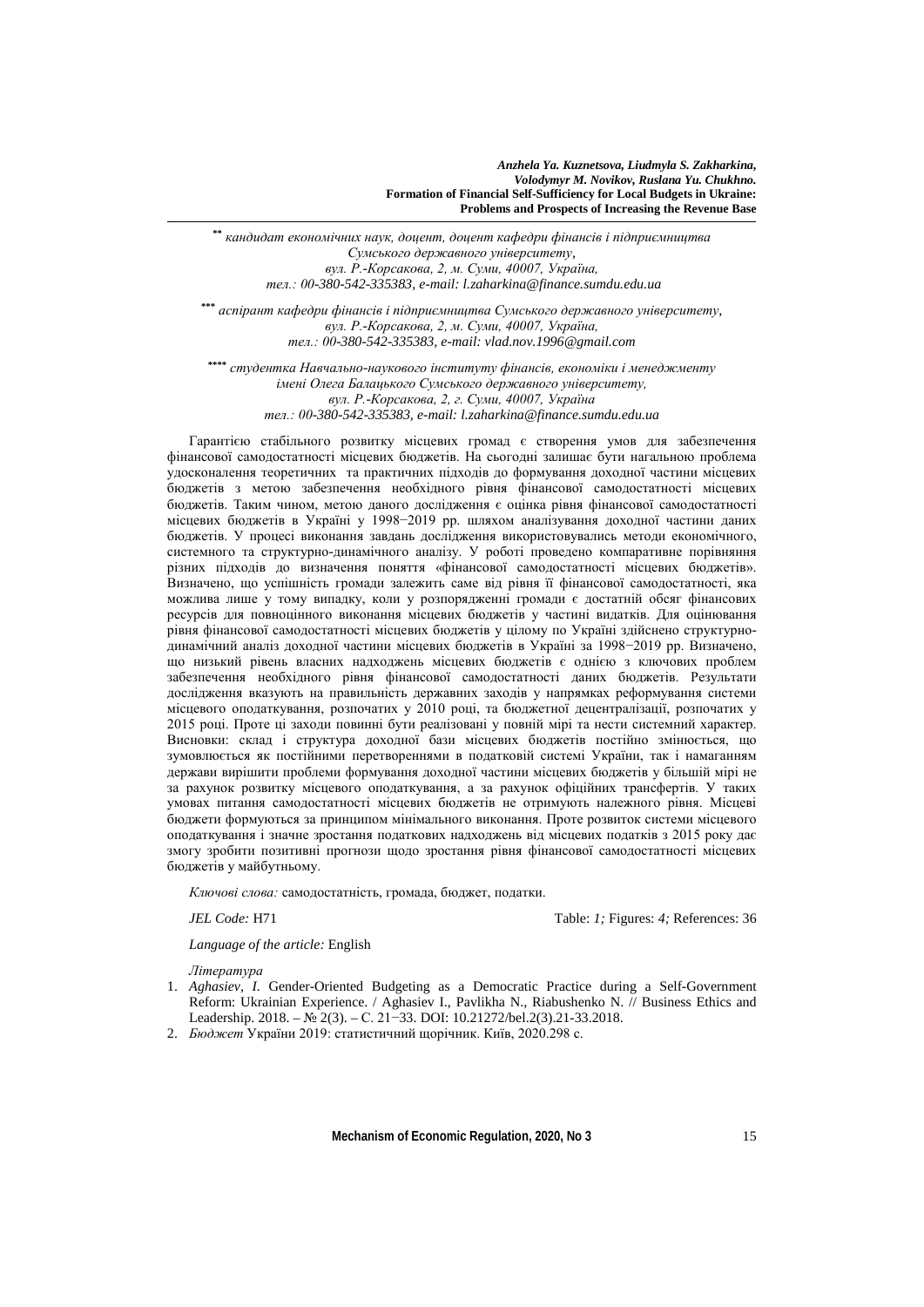- 3. *Бюджетний* кодекс України від 21 червня 2001 р. №2542-ІІІ зі змінами та доповненнями *[Електронний ресурс]*. – Режим доступу: <http://www.minjust.gov.ua/0/1963> (Актуально на 17.09.2020).
- 4. *Bozena, S.* Evaluating of the financial equalization system in Ukraine. / Bozena S., Vynnychenko N. // Financial Markets, Institutions and Risks. – 2018. – № 2(1). – С. 25−36.
- 5. *Далєвська, Т.* Фінансове забезпечення соціально-економічного розвитку територіальних громад / Тетяна Далєвська // Світ фінансів. – 2016. – Вип. 4. – С. 20−32.
- 6. *Fomina, J.* Fiscal transparency: cross-country comparisons. / Fomina J., Vynnychenko N. // Business Ethics and Leadership. – 2017. – № 1(2). – С. 39−46. Doi: 10.21272/bel.1(2).39-46.2017.
- 7. *Гльоза, В. В.* Оцінка фіскальної ефективності місцевих податків та зборів / В. В. Гльоза, Л. С. Захаркіна // Економічні проблеми сталого розвитку : тези доповідей науково-технічної конференції викладачів, співробітників, аспірантів і студентів факультету економіки та менеджменту, присвяченої дню науки в Україні, Суми, 18-22 квітня 2011 року / Відп. за вип. А.Ю. Жулавський. − Суми : СумДУ, 2011. − Ч.3. − С. 108-109.
- 8. *Глущенко, А. С.* Формування самодостатніх фінансово спроможних територіальних громад в Україні: стан, проблеми та перспективи / А. С. Глущенко // Проблеми економіки. – 2019. − №2. – С. 126−133.
- 9. *Kamara, R. D.* Creating Enhanced Capacity for Local Economic Development (LED) through Collaborative Governance in South Africa. / Kamara R. D. // SocioEconomic Challenges. – 2017. – № 1(3). – С. 98−115. DOI: 10.21272/sec.1(3).98-115.2017.
- 10. *Kamara, R. D.* Enhancing the Capabilities of Municipalities for Local Economic Development through Skills Training. / Kamara R. D., Leonard S., Haines R. // SocioEconomic Challenges. –2017. – № 1(4). – С. 35−44. DOI: 10.21272sec.1(4).35-44.2017.
- 11. *Kozarezenko, L.* Innovation in Public Finance Management of Sustainable Human Development. / Kozarezenko L., Petrushenko Y., & Tulai O. // Marketing and Management of Innovations. – 2018. – № 4 – С. 191−202. http://doi.org/10.21272/mmi.2018.4-17.
- 12. *Красноносова, О. М.* Визначення змісту економічної самодостатності територіальних громад у регіонах України / О. М. Красноносова // Управління розвитком. – 2018. – № 1(191) – С. 50−54.
- 13. *Kuzior, A.* Marketing Communications of Administrative Organs of Local Governance and Local Community / Kuzior A., Sobotka B., Filipenko А., & Kuzior P. // Marketing and Management of Innovations. – 2019. – № 2. – С. 314-325[. http://doi.org/10.21272/mmi.2019.2-26.](http://doi.org/10.21272/mmi.2019.2-26)
- 14. *Місцеві* фінанси: підруч./за ред. д. е. н., проф. О.П. Кириленко.–2-ге вид., доп. і пере-роб.– Тернопіль: Економічна думка ТНЕУ, 2014. – 448 с.
- 15. *Logan, W.* Public financial services transparency. / Logan W., Esmanov O. // Business Ethics and Leadership. 2017. - № 1(2). – С. 62−67. Doi: 10.21272/bel.1(2).62-67.2017.
- 16. *Mahapatra, S.* Socio-Economic Analysis of Effectiveness of Implementation of an Employment Guarantee Scheme at Local Level: A Study of a Village in India. / Mahapatra S., Pandey A., Narayanan, B. // SocioEconomic Challenges. – 2020. – № 4(2). – С. 23−30. [https://doi.org/10.21272/sec.4\(2\).23-30.2020.](https://doi.org/10.21272/sec.4(2).23-30.2020)
- 17. *Mohamed* Abdalla Mohamed Ahmed. The Role Of Regional Planning In Achieving Economic Development And Social Justice In Sudan / Mohamed Abdalla Mohamed Ahmed // SocioEconomic Challenges. – 2018. – № 4(2). – С. 101−113. DOI: [http://doi.org/10.21272/sec.2\(4\).101-113.2018.](http://doi.org/10.21272/sec.2(4).101-113.2018)
- 18. *Molotok, I.* Analysis Of The Relevance Of Fiscal Decentralization In Ensuring Country Investment Attractiveness. / Molotok I. // SocioEconomic Challenges. – 2020. – № 4(2). – С. 99−105. [https://doi.org/10.21272/sec.4\(2\).99-105.2020.](https://doi.org/10.21272/sec.4(2).99-105.2020)
- 19. *Molotok, I.F.* Bibliometric and Trend Analysis of Budget Transparency / Molotok I.F. // Business Ethics and Leadership. – 2020. – № 4(2). C. 116–122. [https://doi.org/10.21272/bel.4\(2\).116-](https://doi.org/10.21272/bel.4(2).116-122.2020) [122.2020.](https://doi.org/10.21272/bel.4(2).116-122.2020)
- 20. *Palienko, M.* Fiscal Decentralisation as a Factor of Macroeconomic Stability of the Country. / Palienko M. Lyulyov O. Denysenko P. // Financial Markets, Institutions and Risks. – 2018. –№ 1(4). С. 74−86. DOI: 10.21272/fmir.1(4).74-86.2017.